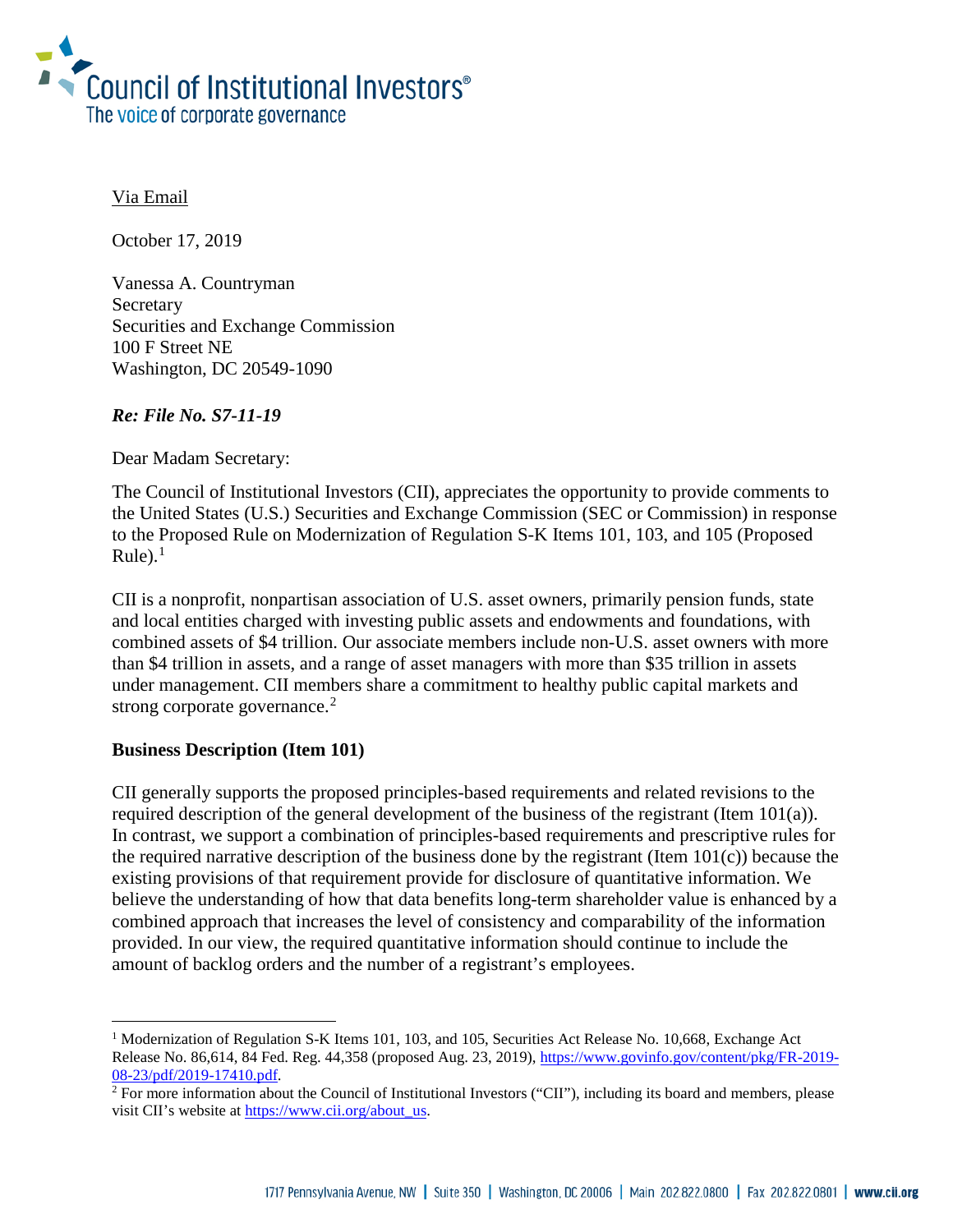Page 2 of 11 October 17, 2019

### Human Capital Resources (HCR)

CII generally supports the proposed revisions to the required narrative description of the business done by the registrant that include HCR as a listed disclosure topic. We believe institutional and retail investors have a pronounced interest in better information about HCR.

In addition to retaining to the explicit requirement to disclose the number of employees, we would generally support expanding the HCR disclosure to include a breakdown of the numbers of full-time, part-time, and contingent workers and disclosure of employee turnover rates.

We support the SEC encouraging issuers to voluntarily provide additional HCR related disclosures, preferably using a generally accepted, private sector, investor-focused framework. We believe the use of a well-developed framework could facilitate greater consistency and comparability of HCR disclosures for the benefit of investors and the capital markets generally.

### **Legal Proceedings (Item 103)**

CII cannot support the proposed revisions to the required disclosure of material pending legal proceedings. Investors have long demanded better and timelier qualitative and quantitative disclosures related to legal proceedings. Proposing to revise the \$100,000 threshold for disclosure of environmental proceedings to which the government is a party to \$300,000 is not responsive to that demand. We believe a fundamental overhaul of the financial reporting related to legal proceedings is necessary and long overdue.

#### **Risk Factors (Item 105)**

CII generally supports the proposed approach to revising the required disclosure of the most significant factors that make an investment in the registrant or offering speculative. Our general support for the proposed approach, however, is subject to the proposal being revised to include an improved definition of "material."

More specifically, we believe the proposed definition of "material" is too narrow and could exclude risk factor disclosure that, in our view, *is material to investors*. We believe "material" should be defined as information in which there is a substantial likelihood that disclosure of the omitted fact would have been viewed by a reasonable investor as having significantly altered the total mix of information available in deciding *how to vote or make an investment decision*.

The following are more detailed responses to select questions in the "Request for Comment" contained in the Proposed Rule:

**4. When only updated business disclosure is provided in a filing, should we require the incorporation by reference of, and active hyperlink to, the most recently filed disclosure that, together with the update, would present a full discussion of the general development of a registrant's business, as proposed? Would such an approach, which would enable a**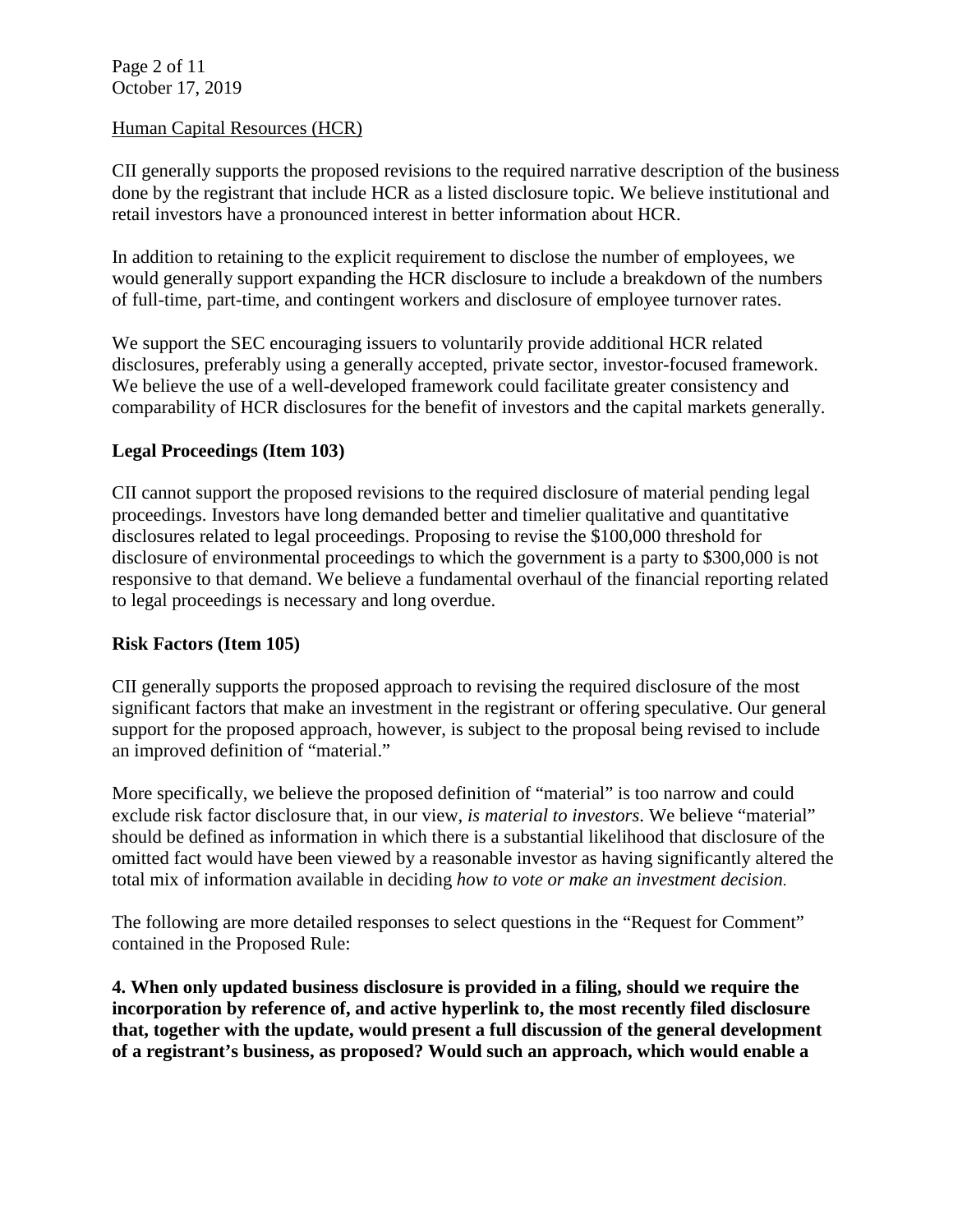Page 3 of 11 October 17, 2019

## **reader to review the updated disclosure and one hyperlinked disclosure, facilitate an investor's understanding of the general development of a registrant's business[?3](#page-2-0)**

CII generally supports requiring, as proposed, the incorporation by reference of, and active hyperlink to, the most recently filed disclosure that together with the update would present a full discussion of a registrant's business.<sup>[4](#page-2-1)</sup> We have in the past supported the use of hyperlinks to reduce redundant disclosures.<sup>[5](#page-2-2)</sup>

Our support for this provision of the proposal is conditioned on "requiring that a registrant use one hyperlink to connect the updated disclosure with the previous disclosure . . . ."[6](#page-2-3) We generally agree with the SEC that "[b]ecause the proposed revisions would involve the use of only one hyperlink . . . the increase in retrieval costs for investors would be minimal."[7](#page-2-4)

## **6. Would principles-based requirements for Item 101(a) effectively facilitate the provision of information that is material to an investment decision? If not, how might Item 101(a) be further improved?[8](#page-2-5)**

CII generally supports the proposed principles-based requirements for Item  $101(a)$ .<sup>[9](#page-2-6)</sup> We believe the required description of the general development of the business of the registrant may lend itself to a narrative format generally consistent with a principles-based disclosure.<sup>[10](#page-2-7)</sup>

We also believe a principles-based disclosure may better support investors in making informed voting and investment decisions, when as proposed, the requirements include "a non-exclusive list of the types of information that a registrant may need to disclose  $\dots$ ."<sup>[11](#page-2-8)</sup> We generally agree with the SEC that the non-exclusive list should "include material changes to a registrant's previously disclosed business strategy, which is not currently required to be disclosed . . .

i

<span id="page-2-0"></span> $3$  84 Fed. Reg. at 44,363.

<span id="page-2-1"></span> $4$  *Id.* at 44,362.

<span id="page-2-2"></span><sup>5</sup> *See, e.g.,* Letter from Jeffrey P. Mahoney, General Counsel, Council of Institutional Investors to Vanessa Countryman, Secretary, Securities and Exchange Commission 9 (July 18, 2019),

[https://www.cii.org/files/issues\\_and\\_advocacy/correspondence/2019/July%2018%202019%20SEC%20Reg%20Fle](https://www.cii.org/files/issues_and_advocacy/correspondence/2019/July%2018%202019%20SEC%20Reg%20Flex%20Letter%20Final(1).pdf) [x%20Letter%20Final\(1\).pdf](https://www.cii.org/files/issues_and_advocacy/correspondence/2019/July%2018%202019%20SEC%20Reg%20Flex%20Letter%20Final(1).pdf) (supporting as an alternative to a quantitative reconciliation of such non-GAAP metrics in the Compensation Discussion and Analysis a "hyperlink to such a reconciliation in another document filed with the SEC").

<span id="page-2-3"></span> $6$  84 Fed. Reg. at 44,362.

<span id="page-2-4"></span><sup>7</sup> *Id.* at 44,380.

<span id="page-2-5"></span><sup>8</sup> *Id.* at 44,363.

<span id="page-2-6"></span><sup>9</sup> *See* Description of Business, 17 C.F.R. § 229.101(a), a*vailable at* <https://www.law.cornell.edu/cfr/text/17/229.101> (Item 101(a) currently requires, in part, a description of "the general development of the business of the [registrant,](https://www.law.cornell.edu/cfr/text/17/229.101)  its subsidiaries and any predecessor(s) during the past five years, or such shorter period as the [registrant](https://www.law.cornell.edu/cfr/text/17/229.101) may have been engaged in business[] [and] [i]Information shall be disclosed for earlier periods if [material](https://www.law.cornell.edu/cfr/text/17/229.101) to an understanding of the general development of the business").

<span id="page-2-7"></span><sup>&</sup>lt;sup>10</sup> Letter from Kenneth A. Bertsch, Executive Director, Council of Institutional Investors to Brent J. Fields. Secretary, U.S. Securities and Exchange Commission 4 (July 8, 2016), [https://www.sec.gov/comments/s7-06-](https://www.sec.gov/comments/s7-06-16/s70616-49.pdf) [16/s70616-49.pdf](https://www.sec.gov/comments/s7-06-16/s70616-49.pdf) (for example, the "principles-based Compensation Discussion and Analysis . . . describes material

<span id="page-2-8"></span>elements of executive compensation in a narrative format"). 11 84 Fed. Reg. at 44,362.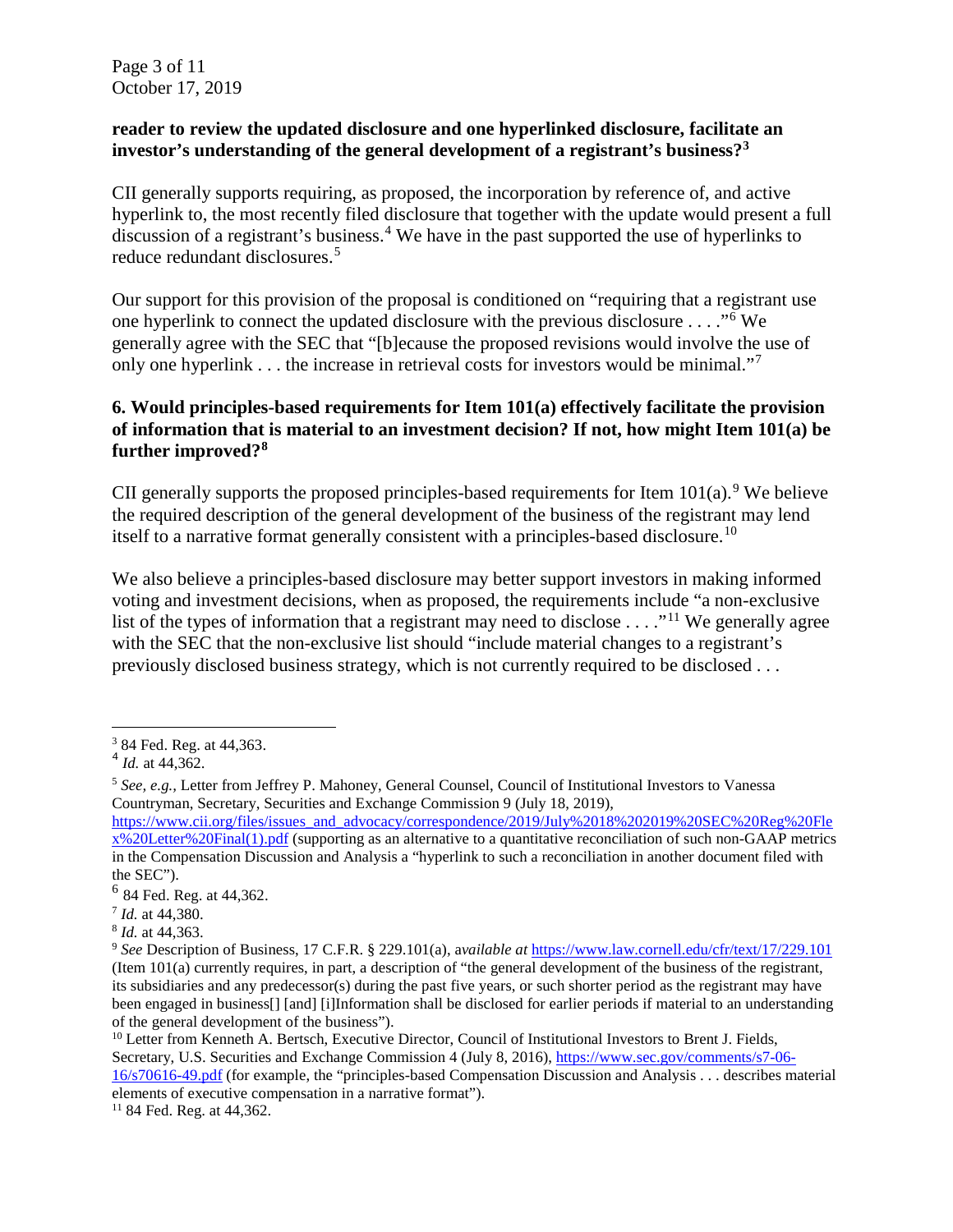Page 4 of 11 October 17, 2019

[because] several studies have found that . . . investors may benefit from any increase in the disclosure of material changes to previously disclosed business strategies."<sup>[12](#page-3-0)</sup>

## **13. Would the proposed principles-based requirements elicit information that is material to an investment decision? If not, how might Item 101(c) be further improved? Are there any additional disclosure topics that we should include in Item 101(c) to facilitate disclosure? Alternatively, should we exclude any of our proposed disclosure topics?[13](#page-3-1)**

CII generally supports a combination of principles-based requirements and prescriptive rules for Item 101(c).<sup>[14](#page-3-2)</sup> We note that unlike Item 101(a), the existing Item 101(c) requirements includes the following provisions that explicitly provide for disclosure of quantitative information:

(i) . . . state for each of the last three [fiscal years](https://www.law.cornell.edu/cfr/text/17/229.101) the [amount](https://www.law.cornell.edu/cfr/text/17/229.101) or percentage of total revenue contributed by any class of similar products or services which accounted for 10 percent or more of consolidated revenue in any of the last three [fiscal years](https://www.law.cornell.edu/cfr/text/17/229.101) or 15 percent or more of consolidated revenue, if total revenue did not exceed \$50,000,000 during any of such [fiscal years.](https://www.law.cornell.edu/cfr/text/17/229.101)

**. . .** 

(viii) The dollar [amount](https://www.law.cornell.edu/cfr/text/17/229.101) of backlog orders believed to be firm, as of a recent date and as of a comparable date in the preceding [fiscal year,](https://www.law.cornell.edu/cfr/text/17/229.101) together with an indication of the portion thereof not reasonably expected to be filled within the current [fiscal](https://www.law.cornell.edu/cfr/text/17/229.101)  [year,](https://www.law.cornell.edu/cfr/text/17/229.101) and seasonal or other [material](https://www.law.cornell.edu/cfr/text/17/229.101) aspects of the backlog.

**. . .**

 $(x)$  Competitive conditions in the business involved including, where [material,](https://www.law.cornell.edu/cfr/text/17/229.101) ... an estimate of the number of competitors . . . .

(xiii) The number of persons employed by the [registrant.](https://www.law.cornell.edu/cfr/text/17/229.101) [15](#page-3-3)

For those items, we agree with many other commentators<sup>[16](#page-3-4)</sup> that a combined approach may be appropriate where "principles-based and rules-based disclosure requirements can be used together effectively to provide different kinds of information to investors on a subject."<sup>[17](#page-3-5)</sup>

A combined approach permits an appropriate balance between specific rules-based quantitative information that provides for some level of consistency and comparability combined with a more principles-based qualitative information that provides the context for understanding how the data

i<br>I

<span id="page-3-0"></span><sup>12</sup> *Id.* at 44,380 & nn. 229-300.

<span id="page-3-1"></span><sup>13</sup> *Id.* at 44,371.

<span id="page-3-2"></span><sup>14</sup> *See* Description of Business, 17 C.F.R. § 229.101(c) ("*Narrative description of business*"*).*

<span id="page-3-3"></span><sup>15</sup> *Id.*

<span id="page-3-4"></span><sup>&</sup>lt;sup>16</sup> 84 Fed. Reg. at 44,360  $\&$  n.17 (noting commentators, including CII, that support some combination of both principles-based and prescriptive rules).<br><sup>17</sup> Letter from Kenneth A. Bertsch at 4.

<span id="page-3-5"></span>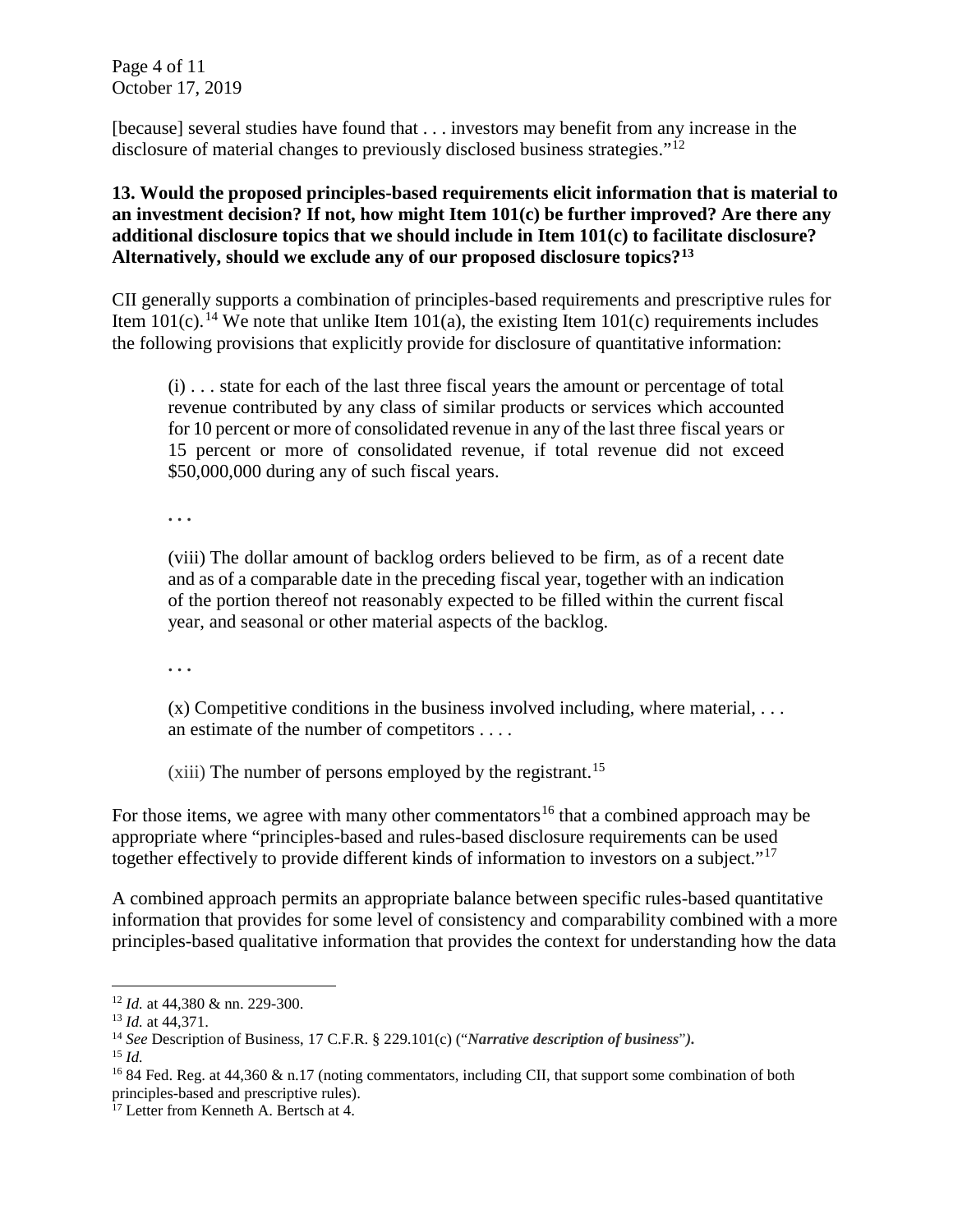Page 5 of 11 October 17, 2019

benefits long-term shareowner value.<sup>[18](#page-4-0)</sup> A consistent set of material quantitative information can be more easily collected and analyzed by investors to identify outliers and detect trends that may be useful in making investment and voting decisions potentially reducing the cost of capital.<sup>[19](#page-4-1)</sup> We find particularly compelling the research of Katherine Schipper referenced in the Proposed Rule finding that increased comparability is a potential advantage of a rules-based requirement.<sup>[20](#page-4-2)</sup>

For all of the aforementioned reasons, we generally do not support the Proposed Rule's amendments to no longer list the dollar amount of backlog orders<sup>[21](#page-4-3)</sup> or the number of a registrant's employees.<sup>[22](#page-4-4)</sup> For both items, the SEC provides references to studies indicating potential benefits of such data to investors<sup>[23](#page-4-5)</sup> and fails to provide persuasive evidence for removing those disclosures.<sup>[24](#page-4-6)</sup>

**21. Should disclosure regarding human capital resources, including any material human capital measures or objectives that management focuses on in managing the business, be included under Item 101(c) as a listed disclosure topic, as proposed? Should we define human capital? If so, how?[25](#page-4-7)**

<span id="page-4-1"></span><sup>19</sup> *See, e.g.,* Letter from Kenneth A. Bertsch at 4 (noting that under a rules-based approach "consistent data can be collected and analyzed by investors to identify outliers and detect trends"); *cf.* Joint Statement of Commissioners Robert J. Jackson, Jr. and Allison Herren Lee on Proposed Changes to Regulation S-K (Aug. 27, 2019), <https://www.sec.gov/news/public-statement/statement-jackson-lee-082719> ("One concern with principles-based disclosure is that it . . .can produce inconsistent information that investors cannot easily compare, making investment analysis—and, thus, capital—more expensive.").

<span id="page-4-0"></span>i <sup>18</sup> *See, e.g.,* Letter from Jeffrey P. Mahoney, General Counsel, Council of Institutional to The Honorable Jay Clayton, Chairman, Securities and Exchange Commission 2 (Oct. 10, 2017),

[https://www.cii.org/files/issues\\_and\\_advocacy/correspondence/2017/10-6-](https://www.cii.org/files/issues_and_advocacy/correspondence/2017/10-6-17%20CII%20letter%20to%20SEC%20on%20HCM.pdf)

[<sup>17%20</sup>CII%20letter%20to%20SEC%20on%20HCM.pdf](https://www.cii.org/files/issues_and_advocacy/correspondence/2017/10-6-17%20CII%20letter%20to%20SEC%20on%20HCM.pdf) (agreeing with the 2017 petition for rulemaking on human capital management disclosures "that for any new disclosure requirements the Commission would need to 'find the appropriate balance' between specific rules-based quantitative information that provides for some level of consistency and comparability and more principles-based qualitative information that provides the context for understanding how HCM benefits long-term shareowner value.").

<span id="page-4-2"></span><sup>20</sup> *See* 84 Fed. Reg. at 44,379 n.291 (citing "Katherine Schipper, *Principles-based accounting standards,* 17.1

<span id="page-4-3"></span>Accounting Horizons 61–72 (2003)").<br><sup>21</sup> *Id.* at 44,364 ("the proposed amendments would no longer list the following topics: Disclosure about dollar amount of backlog orders believed to be firm.")

<span id="page-4-4"></span><sup>&</sup>lt;sup>22</sup> *Id.* at 44,381 ("We propose to replace the requirement to disclose the number of employees with a description of the registrant's human capital resources").

<span id="page-4-5"></span><sup>&</sup>lt;sup>23</sup> See id. ("In one meta-analysis, which reviewed 66 studies, the authors found that . . . the number of employees, other human capital characteristics, including education, experience, and training, have positive effects on firm performance."); *id.* at n.306 ("Based on these studies, one could anticipate that availability of material information on . . . dollar amount of backlog orders believed to be firm could benefit investors.").

<span id="page-4-6"></span><sup>&</sup>lt;sup>24</sup> *Id. at* 44,364 ("Nevertheless, under the proposed principles-based approach, registrants still would have to provide disclosure about [the dollar amount of backlog orders] . . . if they are material to an understanding of their business"); *id.* at 44,381 n.301 ("The current Item 101(c) requirement to disclose the number of a registrant's employees potentially would be encompassed by the proposed more expansive human capital resources disclosure topic.").

<span id="page-4-7"></span><sup>25</sup> *Id.* at 44,371.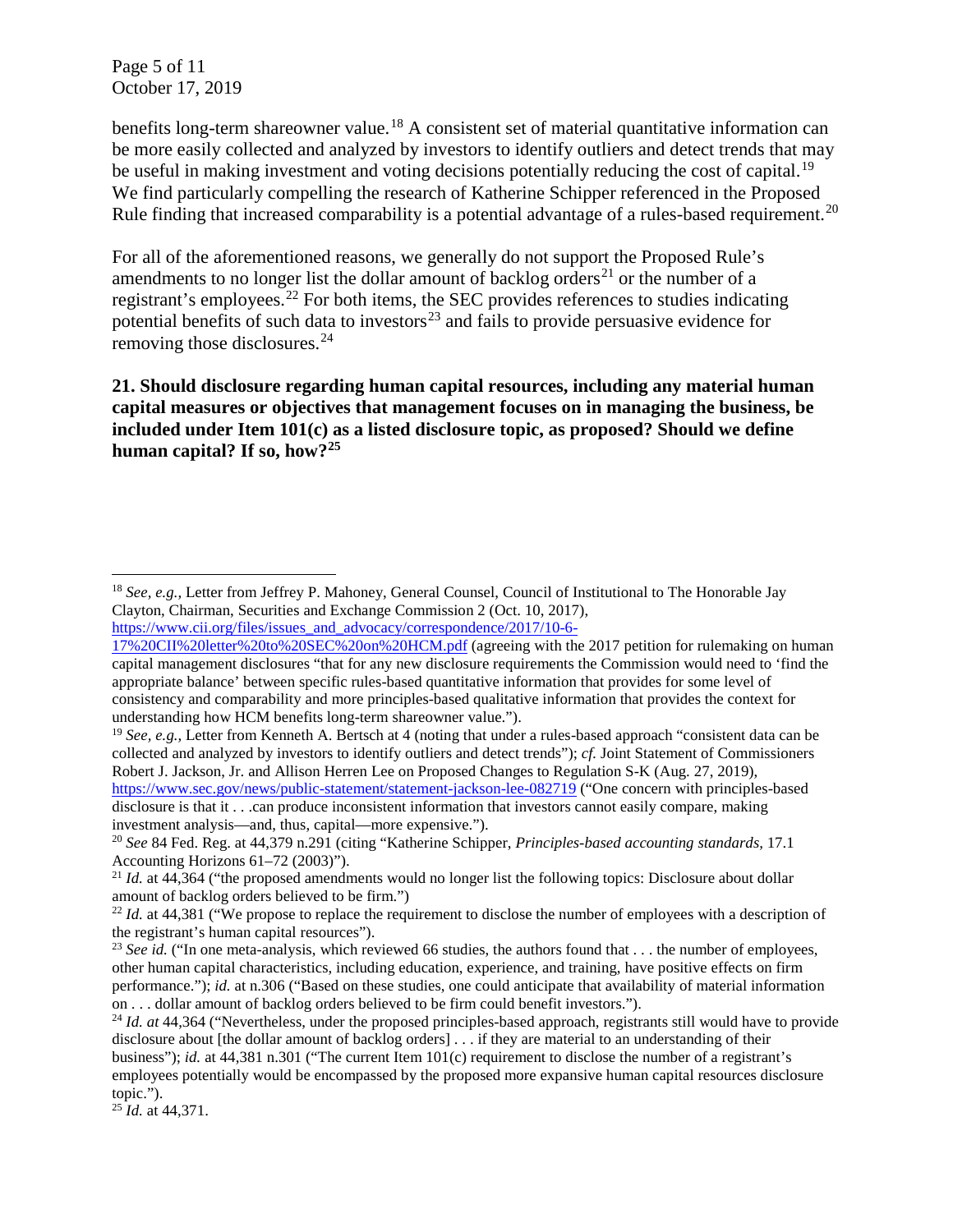Page 6 of 11 October 17, 2019

i

CII generally supports the proposal that HCR should be included under Item 101(c) as a listed disclosure topic. Institutional and retail investors have a pronounced interest in clear and comparable information about how public companies approach HCR.<sup>[26](#page-5-0)</sup>

We generally agree with the SEC that HCR "may represent an important resource and driver of performance for certain companies," including those with securities listed on U.S. exchanges. $27$ That importance is supported by the growing body of research that has found that high quality HCR practices correlate with better corporate performance.<sup>[28](#page-5-2)</sup>

CII has a broad tent of members, but we are unaware of any segment of our membership that does not consider HCR as important to the long-term valuation of most companies, and critical in particular for certain growth sectors.<sup>[29](#page-5-3)</sup> Historically, corporate disclosures on HCR have been limited, in part, because of the importance of intangible factors not easily quantified.

We believe that the time has come to improve disclosure in the area of HCR.<sup>[30](#page-5-4)</sup> And we generally agree with Commissioners Robert J. Jackson, Jr. and Allison Herren Lee that the "proposal takes

<span id="page-5-0"></span><sup>26</sup> *See* Recommendation from the Investor-as-Owner Subcommittee on Human Capital Management Disclosure, Investor Advisory Committee 2 (approved Mar. 28, 2019)[, https://www.sec.gov/spotlight/investor-advisory](https://www.sec.gov/spotlight/investor-advisory-committee-2012/iac032819-investor-as-owner-subcommittee-recommendation.pdf)[committee-2012/iac032819-investor-as-owner-subcommittee-recommendation.pdf](https://www.sec.gov/spotlight/investor-advisory-committee-2012/iac032819-investor-as-owner-subcommittee-recommendation.pdf) ("Institutional and retail investors have a pronounced interest in clear and comparable information about how firms approach HCM"); *see also* Chairman Jay Clayton, Remarks for Telephone Call with SEC Investor Advisory Committee Members (Feb. 6, 2019),<https://www.sec.gov/news/public-statement/clayton-remarks-investor-advisory-committee-call-020619> ("for<br>human capital, I believe it is important that the metrics allow for period to period comparability for the comp <sup>27</sup> See 84 Fed. Reg. at 44,370 & n.183 (noting that many commentators "asserted the importance of human capital management in assessing the potential value and performance of a company over the long term"); *see, e.g.,* Letter from Jeffrey P. Mahoney, General Counsel, Council of Institutional Investors to The Honorable Carolyn B.

<span id="page-5-1"></span>Maloney, Chair, Subcommittee on Investor Protection, Entrepreneurship, and Capital Markets, Committee on Financial Services, United States House of Representatives et al. 2 (May 14, 2019),

[https://www.cii.org/files/issues\\_and\\_advocacy/correspondence/2019/May%2014,%202019%20Letter%20to%20Sub](https://www.cii.org/files/issues_and_advocacy/correspondence/2019/May%2014,%202019%20Letter%20to%20Subcommittee%20on%20Investor%20Protection,%20Entreprenuership,%20and%20Capital%20Markets%20(final).pdf) [committee%20on%20Investor%20Protection,%20Entreprenuership,%20and%20Capital%20Markets%20\(final\).pdf](https://www.cii.org/files/issues_and_advocacy/correspondence/2019/May%2014,%202019%20Letter%20to%20Subcommittee%20on%20Investor%20Protection,%20Entreprenuership,%20and%20Capital%20Markets%20(final).pdf) ("Human capital is an increasingly important value driver for companies, including those with securities listed on U.S. exchanges.").

<span id="page-5-2"></span><sup>28</sup> *See* Mike Krings, Business Professor Examines Why Firms Don't Use Human Capital Data, UK, Apr. 30, 2019, [https://news.ku.edu/2019/04/17/business-prof-examines-why-firms-dont-use-human-capital-data-recommends](https://news.ku.edu/2019/04/17/business-prof-examines-why-firms-dont-use-human-capital-data-recommends-steps-improve)[steps-improve](https://news.ku.edu/2019/04/17/business-prof-examines-why-firms-dont-use-human-capital-data-recommends-steps-improve) ("Firms that have low turnover rates, high employee satisfaction and other measures of workforce excellence often have an advantage over their competitors."); Letter from Dr. Anthony Hesketh, Department of Organization, Work & Technology, Lancaster University Management School to Anne Sheehan, Chairman Investor Advisory Committee, U.S. Securities and Exchange Commission 4 (Mar. 21, 2019),

<https://www.sec.gov/comments/265-28/26528-5180428-183533.pdf> (summarizing recent research and including relevant citations suggesting "the depth of human capital disclosure is highly associated with high performance"); Mark Huselid, The Impact of Human Resource Management Practices on Turnover, Productivity, and Corporate Financial Performance, 18 Acad. of Mgmt. J. 635 (1995),

[http://www.markhuselid.com/pdfs/articles/1995\\_AMJ\\_HPWS\\_Paper.pdf](http://www.markhuselid.com/pdfs/articles/1995_AMJ_HPWS_Paper.pdf) (indicating that certain human capital management practices "have an economically and statistically significant impact on . . . long-term measures of corporate financial performance").

<span id="page-5-3"></span><sup>29</sup> *See* 84 Fed. Reg. at 44,370 & n.183 (noting that many commentators "asserted the importance of human capital management in assessing the potential value and performance of a company over the long term.").

<span id="page-5-4"></span><sup>30</sup> *See* Letter from Jeffrey P. Mahoney at 3 ("We believe that the time has come to seek ways to improve disclosure of both qualitative and quantitative elements of performance in this area."); *see* also Leo E. Strine, Jr., A New Deal For This Century: Making Our Economy Work For All 7 (N.Y.U. Constance Milstein & Fam. Global Acad. Center Oct. 3, 2019),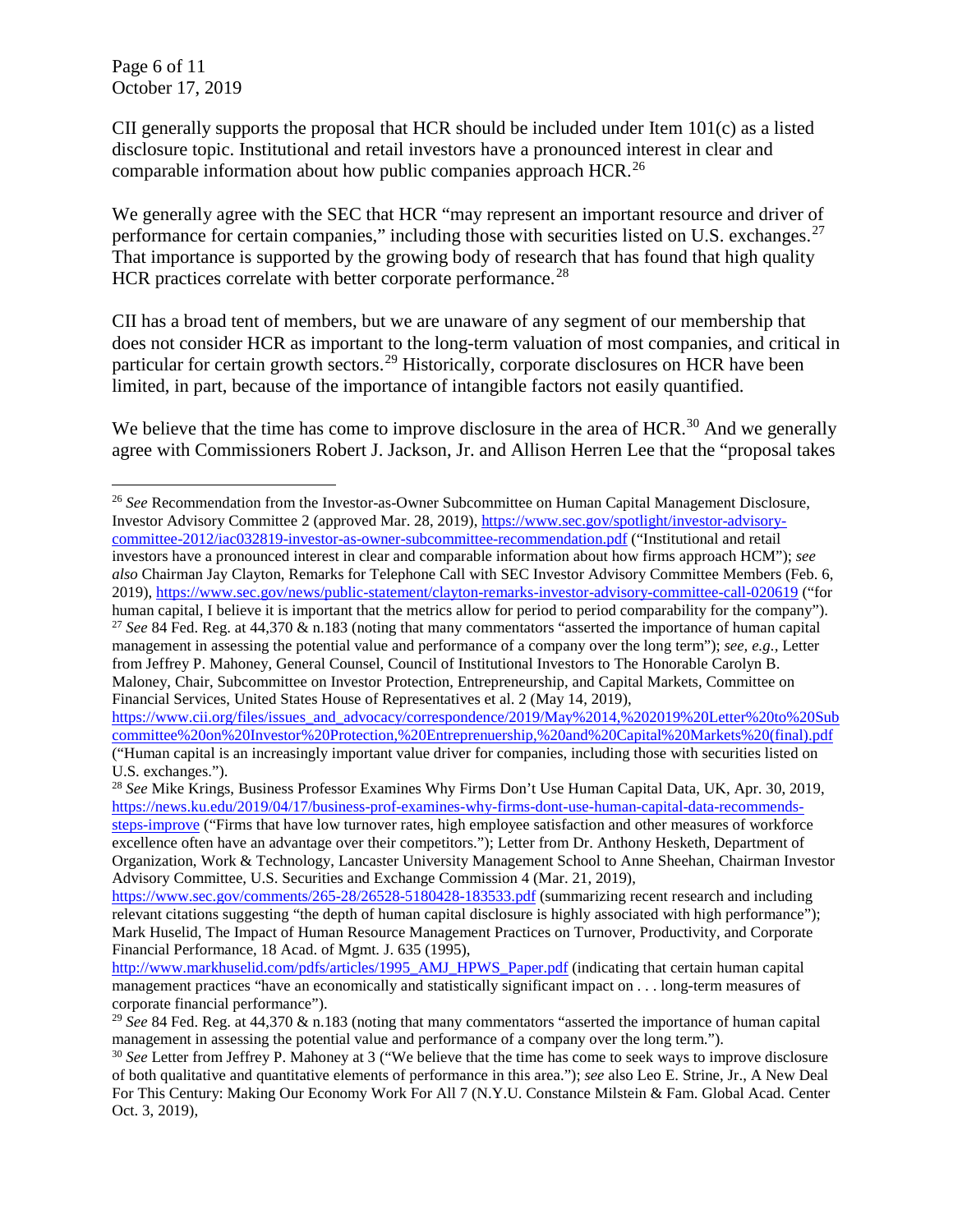Page 7 of 11 October 17, 2019

a crucial step forward for investors who have long asked for transparency about whether and how public companies invest in the American workforce."<sup>[31](#page-6-0)</sup>

# **24. Should we retain an explicit requirement for registrants to disclose the number of their employees? Alternatively, should we permit registrants to disclose a range of the number of its employees and/or a range for certain types of employees?[32](#page-6-1)**

CII generally agrees with the many commentators who recommend retaining the explicit requirement to disclose the number of employees.<sup>[33](#page-6-2)</sup> As indicated in response to question 13, the SEC provides references to studies indicating potential benefits to the existing disclosure of the number of employees without any persuasive evidence for removing the requirement.

In addition, we would generally support expanding the requirement to disclose the number of employees consistent with the view of the SEC's Investor-as-Owner Subcommittee on Human Capital Management Disclosure (IACS),<sup>[34](#page-6-3)</sup> and many other commentators.<sup>[35](#page-6-4)</sup> More specifically, we would generally support a provision adopting the IACS recommendation to disclose:

[B]reakdown of the numbers of:

- Full-time
- Part-time, and
- Contingent workers $[.]^{36}$  $[.]^{36}$  $[.]^{36}$

We generally agree with the IACS that such data has "distinct implications for the cost and value [and stability] of a company's workforce."<sup>[37](#page-6-6)</sup>

We would also generally support expanding the explicit requirement to include "employee" turnover" rates.<sup>[38](#page-6-7)</sup> Generally consistent with the views of the IASC,  $39$  and many other

i [https://www.law.nyu.edu/sites/default/files/Fair%20and%20Sustainable%20Capitalism%20Proposal%20-](https://www.law.nyu.edu/sites/default/files/Fair%20and%20Sustainable%20Capitalism%20Proposal%20-%20White%20Paper_09.26.19%20FINAL.pdf)

[<sup>%20</sup>White%20Paper\\_09.26.19%20FINAL.pdf](https://www.law.nyu.edu/sites/default/files/Fair%20and%20Sustainable%20Capitalism%20Proposal%20-%20White%20Paper_09.26.19%20FINAL.pdf) (recommending that the "Commission . . . develop rules requiring public companies to disclose in narrative form additional information about their investments in human capital"); Mike Krings ("Both the investment and regulation communities should explore the standardization of human capital information").

<span id="page-6-0"></span><sup>&</sup>lt;sup>31</sup> Joint Statement of Commissioners Robert J. Jackson, Jr. and Allison Herren Lee on Proposed Changes to Regulation S-K.

<span id="page-6-1"></span><sup>32</sup> 84 Fed. Reg. at 44,371.

<span id="page-6-2"></span><sup>&</sup>lt;sup>33</sup> *See id.* at 44,369 & n.166 ("Many commentators recommended retaining and expanding the requirement to disclose the number of persons employed by the registrant.").

<span id="page-6-3"></span><sup>&</sup>lt;sup>34</sup> Recommendation from the Investor-as-Owner Subcommittee on Human Capital Management Disclosure at 4.

<span id="page-6-4"></span><sup>35</sup> *See* 84 Fed. Reg. at 44,369 & n.172 ("Numerous commenters further recommended requiring registrants to distinguish among their total employees.").

<span id="page-6-6"></span><span id="page-6-5"></span><sup>&</sup>lt;sup>36</sup> Recommendation from the Investor-as-Owner Subcommittee on Human Capital Management Disclosure at 4. <sup>37</sup> *Id.*

<span id="page-6-7"></span><sup>&</sup>lt;sup>38</sup> Letter from Jeffrey P. Mahoney at 3 ("Employee turnover is an example of a measurable, comparable statistic that should be considered as a key disclosure at most or all public companies.").

<span id="page-6-8"></span><sup>&</sup>lt;sup>39</sup> See Recommendation from the Investor-as-Owner Subcommittee on Human Capital Management Disclosure at 4 (recommending disclosure of "the stability of the workforce, including voluntary and involuntary turnover and internal hire and promotion rates").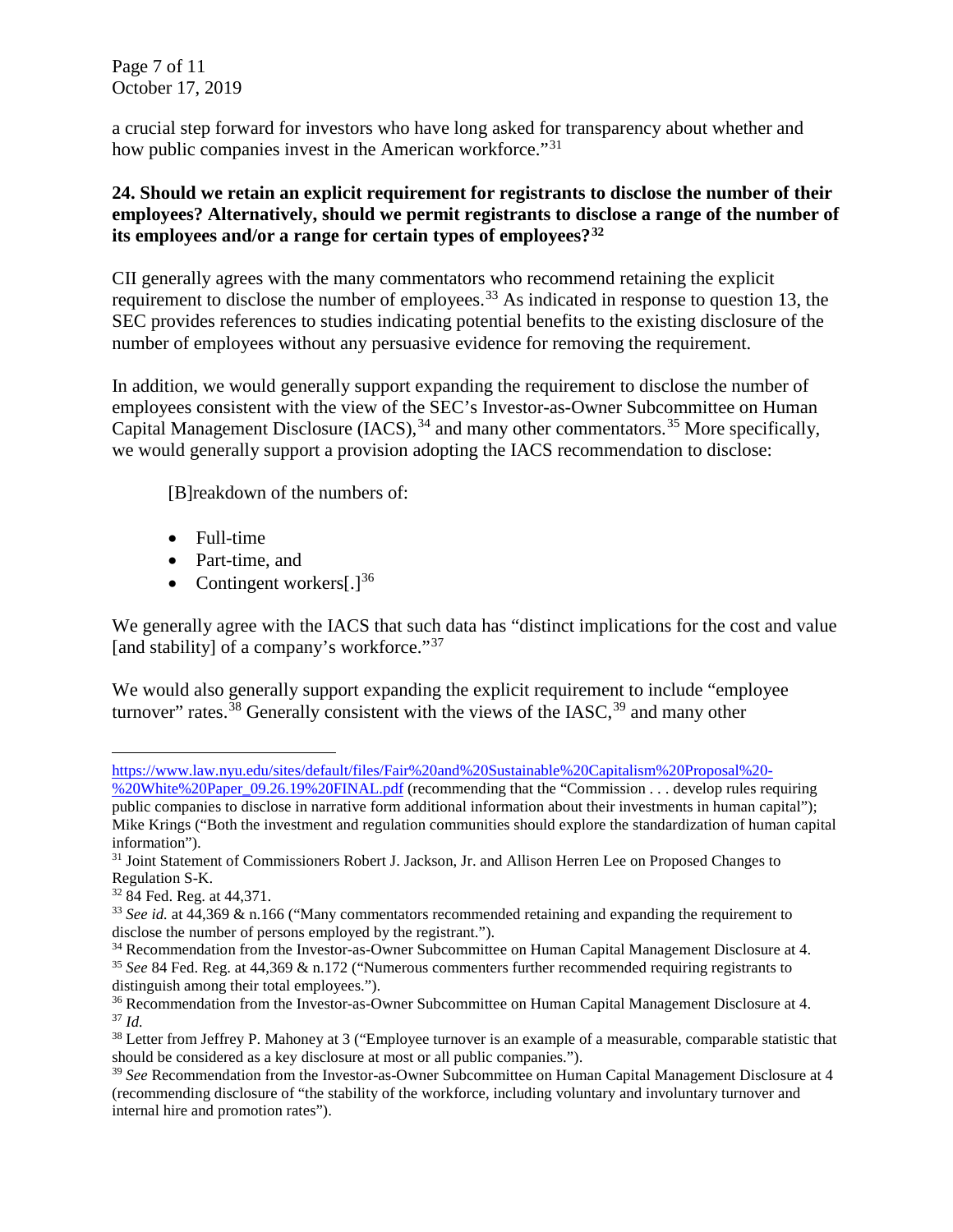Page 8 of 11 October 17, 2019

commentators,[40](#page-7-0) we believe employee turnover rates may be an example of a material, measurable and comparable statistic that should disclosed by public companies.<sup>[41](#page-7-1)</sup>

We support the SEC encouraging issuers to voluntary provide additional material HCR related disclosures preferably using a generally accepted, private sector, investor-focused framework. We believe the use of a well-developed framework that focuses on the needs and demands of investors could facilitate greater consistency and comparability of HCR disclosures and improve the quality of information available to investors. $42$ 

# **30. Would our proposed revisions to Item 103 improve disclosures required by the item? Are there different or additional revisions we should consider to improve Item 103 disclosure?[43](#page-7-3)**

CII does not believe the proposed revisions to Item 103 would improve disclosures required by the item. [44](#page-7-4) More specifically, we cannot support the proposed revision of the "\$100,000 threshold for disclosure of environmental proceedings to which the government is a party to \$300,000 to adjust for inflation."<sup>[45](#page-7-5)</sup>

Investors have long demanded, and have not received, better and timelier qualitative and quantitative disclosures related to legal proceedings.[46](#page-7-6) Disclosures relating to legal proceedings, including environmental proceedings, may be critical to investors in making buy-sell or hold decisions because frequently they are associated with material cash outflows or events that have the potential to greatly affect a company's liquidity, capitalization or business prospects. We believe the existing disclosure requirements, including those required by U.S. Generally Accepted Accounting Principles,<sup>[47](#page-7-7)</sup> simply do not provide sufficient information necessary for investors to understand the nature, and potential magnitude and timing of any loss contingencies relating to legal proceedings.<sup>[48](#page-7-8)</sup>

i<br>I

<span id="page-7-8"></span><sup>48</sup> *See* Letter from Jeffrey P. Mahoney, General Counsel, Council of Institutional Investors to Brent J. Fields, Secretary, Securities and Exchange Commission 5 (Sept. 22, 2016),

<span id="page-7-0"></span><sup>40</sup> *See* 84 Fed. Reg. at 44,369 & n.171 ("several commenters supported disclosure of employee turnover").

<span id="page-7-1"></span><sup>41</sup> *See* Letter from Jeffrey P. Mahoney at 3 ("Employee turnover is an example of a measurable, comparable statistic that should be considered as a key disclosure at most or all public companies.").

<span id="page-7-2"></span><sup>42</sup> *See generally* Rhonda Brauer & Glenn Davis, Sustainability Reporting, A Guide for CIO's, CII Research & Education Fund 3 (Sept. 2019), <https://www.ciiref.org/sustainability-reporting-frameworks> (report focusing "on four of the most commonly cited ESG reporting frameworks . . . provid[ing] chief investment officers . . . of U.S. pension funds and investors more generally a basic understanding of the frameworks and their fundamental differences."). <sup>43</sup> 84 Fed. Reg. at 44,374. 44 *See* Legal Proceedings, 17 C.F.R. § 229.103, <sup>a</sup>*vailable at* <https://www.law.cornell.edu/cfr/text/17/229.103>

<span id="page-7-4"></span><span id="page-7-3"></span><sup>(&</sup>quot;Describe briefly any [material](https://www.law.cornell.edu/cfr/text/17/229.103) pending legal proceedings, other than ordinary routine litigation incidental to the business, to which the [registrant](https://www.law.cornell.edu/cfr/text/17/229.103) or any of its subsidiaries is a party or of which any of their property is the subject.").

<span id="page-7-5"></span><sup>45</sup> 84 Fed. Reg. at 44,360.

<span id="page-7-6"></span><sup>46</sup> *See, e.g.,* Letter from Jeff Mahoney, Member, Investors Technical Advisory Committee, to Technical Director, Financial Accounting Standards Board 1-3 (Aug. 26, 2010),

[https://www.fasb.org/cs/ContentServer?c=Document\\_C&cid=1176157297775&d=&pagename=FASB%2FDocume](https://www.fasb.org/cs/ContentServer?c=Document_C&cid=1176157297775&d=&pagename=FASB%2FDocument_C%2FDocumentPage) nt C%2FDocumentPage (commenting on the need to improve disclosures relating to litigation contingencies).

<span id="page-7-7"></span><sup>47</sup> Codification Topic 450-20, Loss Contingencies, U.S. GAAP Codification of Accounting Standards (last visited Oct, 17, 2019), [https://accountinginfo.com/financial-accounting-standards/asc-400/450-20-loss-contingencies.htm.](https://accountinginfo.com/financial-accounting-standards/asc-400/450-20-loss-contingencies.htm)

[https://www.cii.org/files/issues\\_and\\_advocacy/correspondence/2016/September%2022%202016%20comment%20l](https://www.cii.org/files/issues_and_advocacy/correspondence/2016/September%2022%202016%20comment%20letter%20(final%20with%20letterhead)%20KAB.pdf)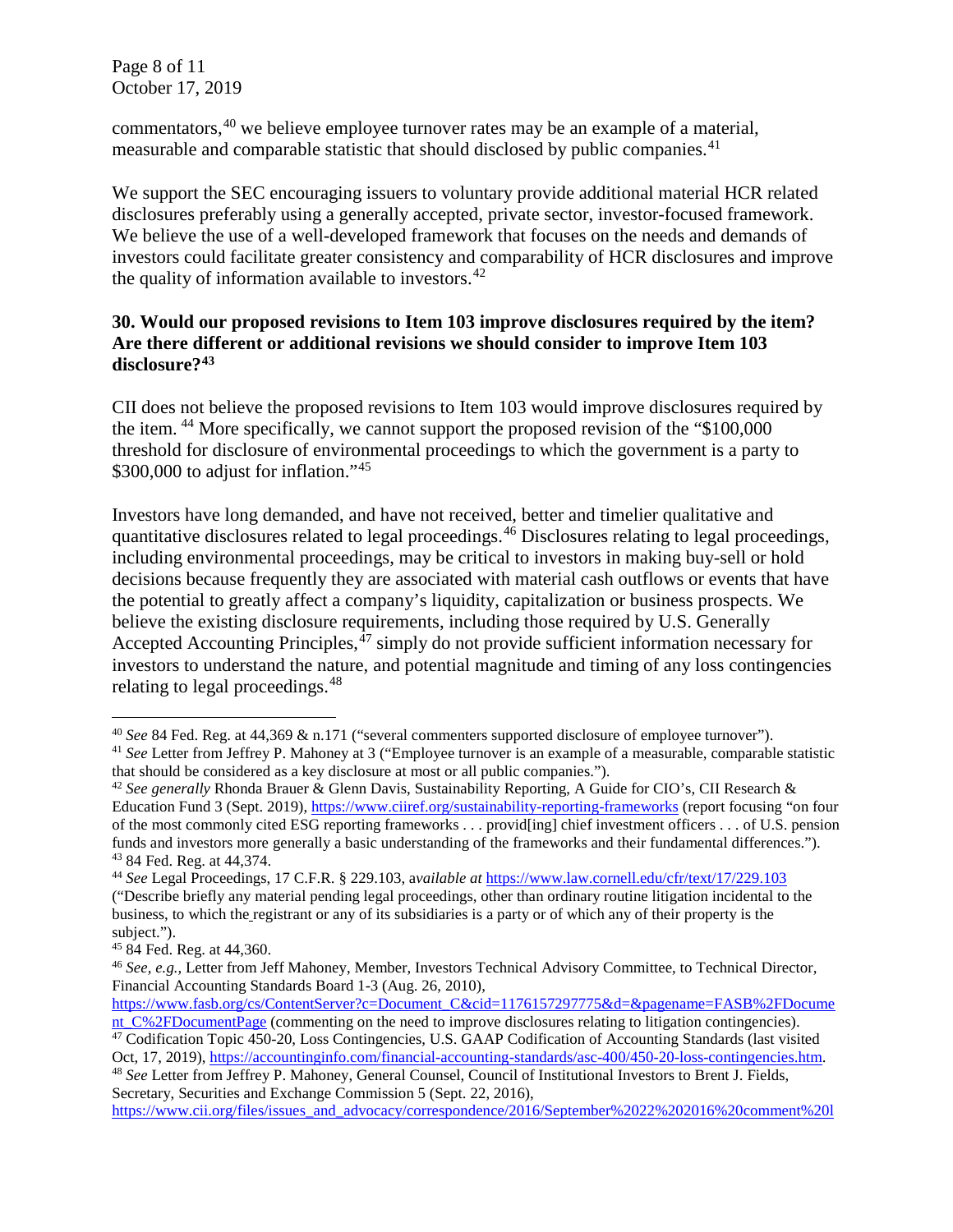Page 9 of 11 October 17, 2019

In addition, we note the SEC acknowledges "research has found that environmental liabilities can influence certain corporate decisions related to managing environmental regulatory risk and that some investors include environmental criteria in their investment strategies."[49](#page-8-0) We generally agree with the SEC that the proposed upward adjustment of the threshold for disclosure of certain environmental legal proceedings "may have a cost" to investors that use such information.<sup>[50](#page-8-1)</sup>

For all of the aforementioned reasons, we cannot support the proposed revisions that may reduce existing disclosure for legal proceedings when a fundamental improvement to the financial reporting related to legal proceedings is necessary and long overdue.

# **31. Should we expressly provide for the use of hyperlinks or cross-references, as proposed? Would the use of multiple hyperlinks be cumbersome for investors? Are there alternative recommendations that would more effectively decrease duplicative disclosure?[51](#page-8-2)**

CII generally supports expressly providing for the use of hyperlinks or cross-references, as proposed. As indicated in response to question 4, we support the use of hyperlinks or crossreferences to avoid duplicative disclosure. However, as also indicated in our response, our support for the proposed use of hyperlinks is conditioned on provisions that place some limits on a registrant's use of multiple hyperlinks.

We generally agree with the SEC that the use of multiple hyperlinks may unnecessarily increase costs for investors who "may have to spend more time to retrieve the information through hyperlinks or cross-references."<sup>[52](#page-8-3)</sup> As a result, we are open to consideration of alternatives that would provide for reasonable restrictions on the use of multiple hyperlinks.

# **35. Would our proposed approach to Item 105 result in improved risk factor disclosure for investors?[53](#page-8-4)**

CII believes the proposed approach to Item 105<sup>[54](#page-8-5)</sup> would result in improved risk factor disclosure for investors if the proposal is revised to include an improved definition of "material." More specifically, we believe the proposed definition of "material" for Item 105 is too narrow and could reduce the amount of risk factor disclosure that, in our view, *is material to investors*.

i

[etter%20\(final%20with%20letterhead\)%20KAB.pdf](https://www.cii.org/files/issues_and_advocacy/correspondence/2016/September%2022%202016%20comment%20letter%20(final%20with%20letterhead)%20KAB.pdf) ("The existing disclosure requirements in Item 103 and U.S. GAAP simply do not provide sufficient information necessary for investors to understand the nature, and potential magnitude and timing of any loss contingencies relating to legal proceedings.").

<span id="page-8-1"></span><span id="page-8-0"></span><sup>49</sup> 84 Fed. Reg. at 44,382 & nn. 309-10. 50 *Id.* at 44,382.

<span id="page-8-5"></span>

<span id="page-8-4"></span><span id="page-8-3"></span><span id="page-8-2"></span><sup>51</sup> *Id.* at 44,374. 52 *Id.* at 44,382. 53 *Id.* at 44,376. 54 *See* Risk Factors, 17 C.F.R. § 229.105, <sup>a</sup>*vailable at* <https://www.law.cornell.edu/cfr/text/17/229.105> ("Where appropriate, provide under the caption 'Risk Factors' a discussion of the most significant factors that make an investment in the [registrant](https://www.law.cornell.edu/cfr/text/17/229.105) or offering speculative or risky.").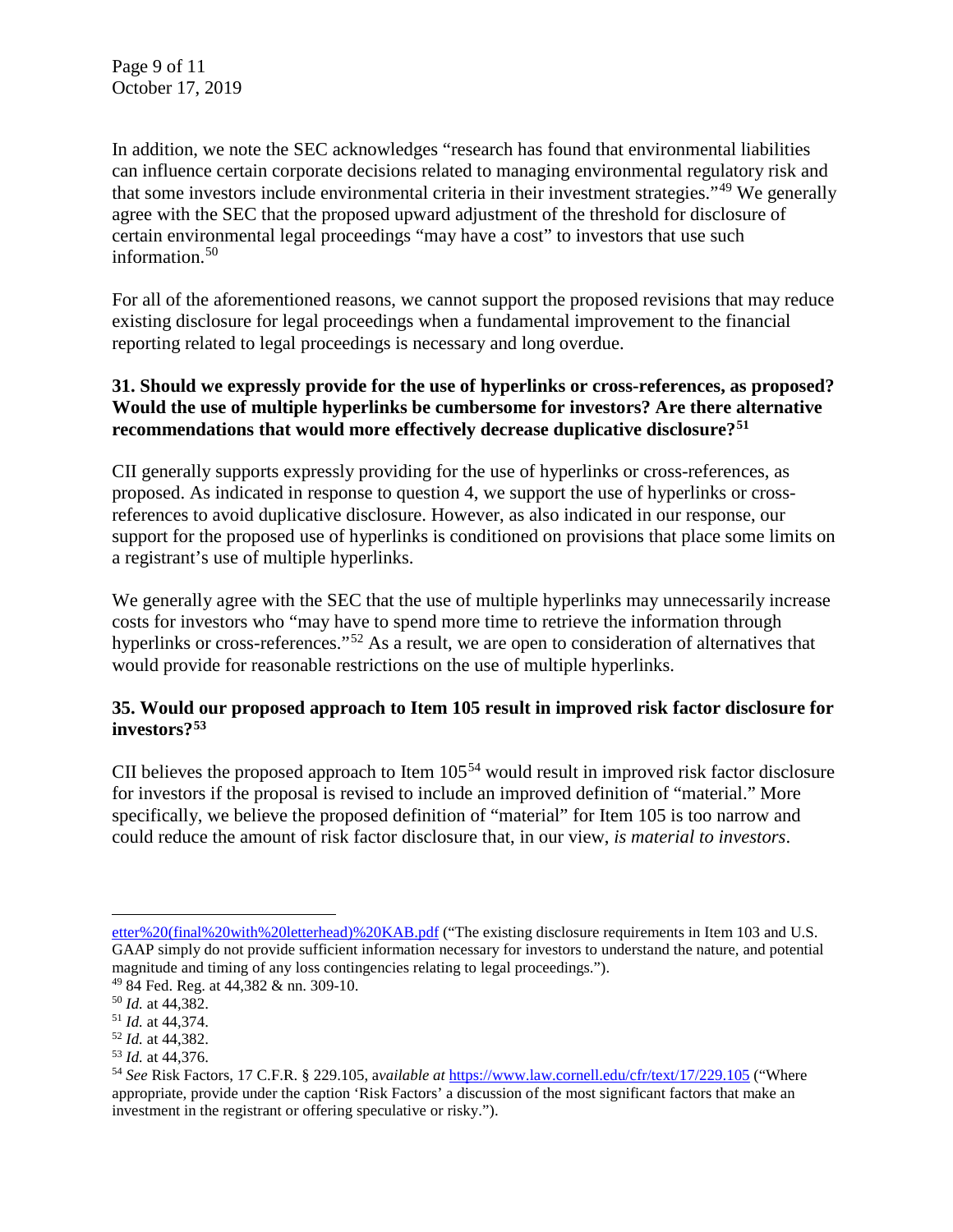Page 10 of 11 October 17, 2019

The definition of "material" for purposes of Item 105, as proposed, is information in "which there is a substantial likelihood that a reasonable investor would attach importance in determining whether to purchase the security."[55](#page-9-0) In contrast, our preferred definition of "material" is information in which there is a substantial likelihood that disclosure of the omitted fact would have been viewed by a reasonable investor as having significantly altered the total mix of information available *in deciding how to vote or make an investment decision*. [56](#page-9-1) We note that our preferred definition is generally consistent with a definition the SEC included in its 2010 Climate Change Release and for which the Proposed Rule indicates that "[o]n several occasions, the Commission has reiterated."[57](#page-9-2) 

To summarize our concern: the proposed definition of "material" for Item 105 excludes consideration of voting decisions and decisions to sell a security. The basis for those omissions have been explained in the Proposed Rule.

# **36. Would our proposal to require summary risk factor disclosure if the risk factor discussion exceeds 15 pages result in improved risk factor disclosure for investors?[58](#page-9-3)**

CII generally supports the proposal to require summary risk factor disclosure if the risk factor discussion exceeds 15 pages. We believe a summary risk factor disclosure setting forth the most important factors would be useful for investors.<sup>[59](#page-9-4)</sup>

We generally agree with the SEC that "[i]f lengthy risk factor disclosure contains information that is less meaningful to investors, such as generic risks that could apply to any investment in securities, a summary of risk factors should benefit investors, especially those who have less time to review and analyze registrants' disclosure, by enabling them to make more efficient investment decisions."<sup>[60](#page-9-5)</sup> Moreover, we also generally agree with the SEC that "[i]f registrants determine that it is appropriate to provide risk factor disclosure that exceeds 15 pages, summary risk factor disclosure highlighted in the forepart of the document should enhance the readability and usefulness of this disclosure for investors."[61](#page-9-6)

# **42. Would our proposal that registrants organize their risk factors under relevant headings improve disclosures for investors?[62](#page-9-7)**

CII generally supports the proposal that registrants organize their risk factors under relevant headings. We are particularly supportive of the proposed provision that "if a registrant chooses to

i

<span id="page-9-1"></span><span id="page-9-0"></span><sup>55</sup> 84 Fed. Reg. at 44,376. 56 *See* Letter from Kenneth A. Bertsch at 4-5 ("The Council supports retaining the current definition, which deems information material if there is a substantial likelihood that disclosure of the omitted fact would have been viewed by a reasonable investor as having significantly altered the total mix of information available.").

<span id="page-9-2"></span><sup>57</sup> 84 Fed. Reg. at 44,359 n.11. 58 *Id.* at 44,376-77.

<span id="page-9-3"></span>

<span id="page-9-4"></span><sup>59</sup> *See* Letter from Kenneth A. Bertsch at 7 ("More structured risk factor disclosure, such as an executive summary setting forth the most important factors or an ordering of factors based on magnitude or likelihood, would be useful to enable investors to cut through these disclosures.").

<span id="page-9-5"></span><sup>60</sup> 84 Fed. Reg. at 44,376.

<span id="page-9-6"></span><sup>61</sup> *Id.*

<span id="page-9-7"></span><sup>62</sup> *Id.* at 44,377.